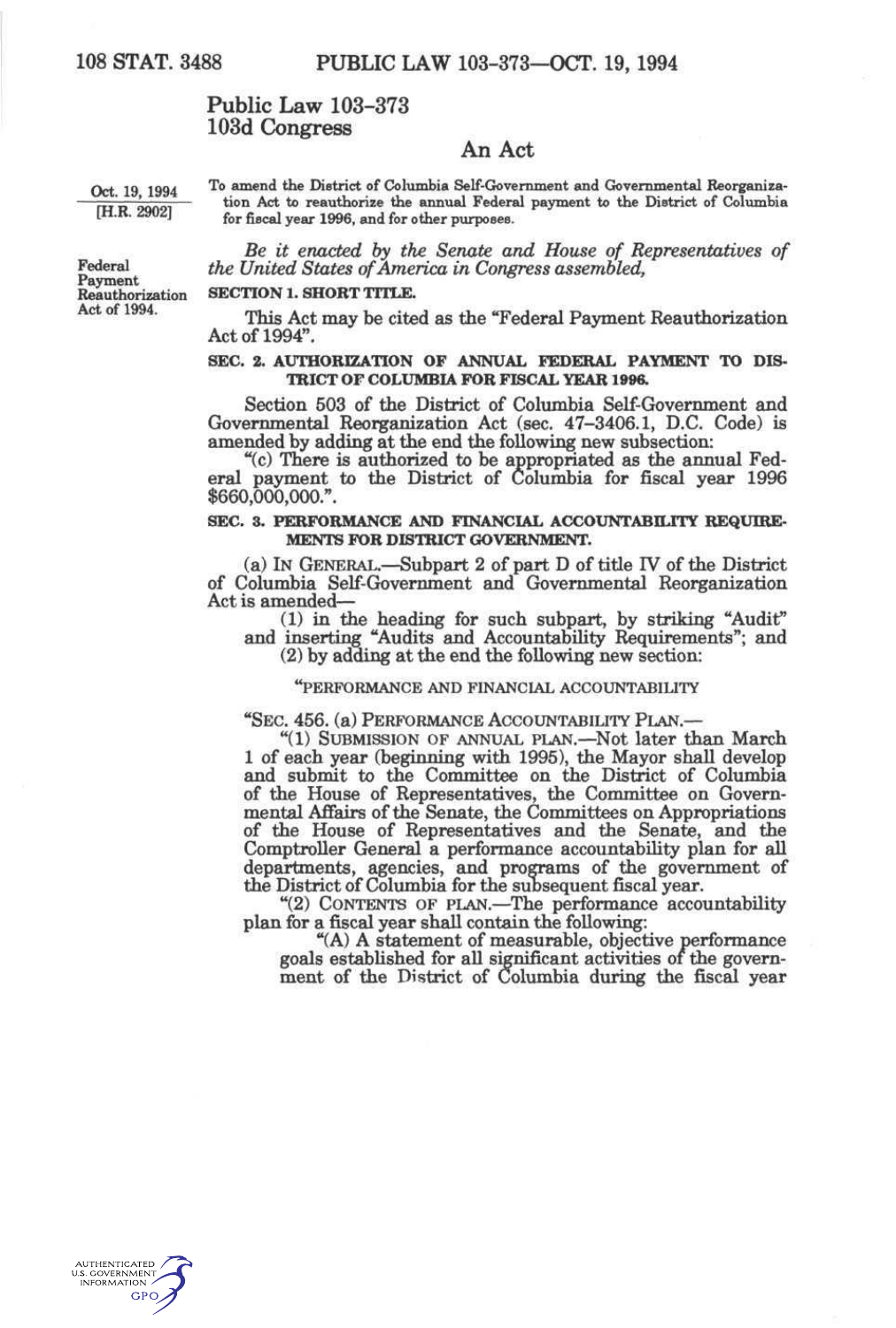(including activities funded in whole or in part by the District but performed in whole or in part by some other public or private entity) that describe an acceptable level of performance by the govermnent and a superior level of performance by the government

"(B) A description of the measures of performance to be used in determining whether the government has met the goals established under subparagraph (A) with respect to an activity for a fiscal year. Such measures shall analyze the quantity and quality of the activities involved, and shall include measures of program outcomes and results.

"(C) The titie of the District of Columbia management employee most directiy responsible for the achievement of each goal and the titie of such employee's immediate supervisor or superior.

"(3) DESCRIPTION OF ACTIVITIES SUBJECT TO COURT ORDER.—In addition to the material included in the performance accountability plan for a fiscal year under paragraph (2), the plan shall include a description of the activities of the government of the District of Columbia that are subject to a court order during the fiscal year and the requirements placed on such activities by the court order.

(b) PERFORMANCE ACCOUNTABILITY REPORT.—

"(1) SUBMISSION OF REPORT.—Not later than March 1 of each year (beginning with 1997), the Mayor shall develop and submit to the Committee on the District of Columbia of the House of Representatives, the Committee on Governmental Affairs of the Senate, the Committees on Appropriations of the House of Representatives and the Senate, and the Comptroller General a performance accountability report on activities of the government of the District of Columbia during the fiscal year ending on the previous September 30.

"(2) CONTENTS OF REPORT.—The performance accountability report for a fiscal year shaU contain the following:

"(A) For each goal of the performance accountability plan submitted under subsection (a) for the year, a statement of the actual level of performance achieved compared to the stated goal for an acceptable level of performance and the goal for a superior level of performance.

"(B) The titie of^the District of Columbia management employee most directiy responsible for the achievement of each goal and the title of such employee's immediate supervisor or superior.

"(C) A statement of the status of any court orders applicable to the government of the District of Columbia during the year and the steps taken by the government to comply with such orders.

"(3) EVALUATION OF REPORT.—The Comptroller General, in consultation with the Director of the Office of Management and Budget, shall review and evaluate each performance accountability report submitted under this subsection and not later than April 15 of each year shall submit comments on such report to the Committee on the District of Columbia of the House of Representatives, the Committee on Governmental Affairs of the Senate, and the Committees on Appropriations of the House of Representatives and the Senate.

"(c) FINANCIAL ACCOUNTABILITY PLAN AND REPORT.—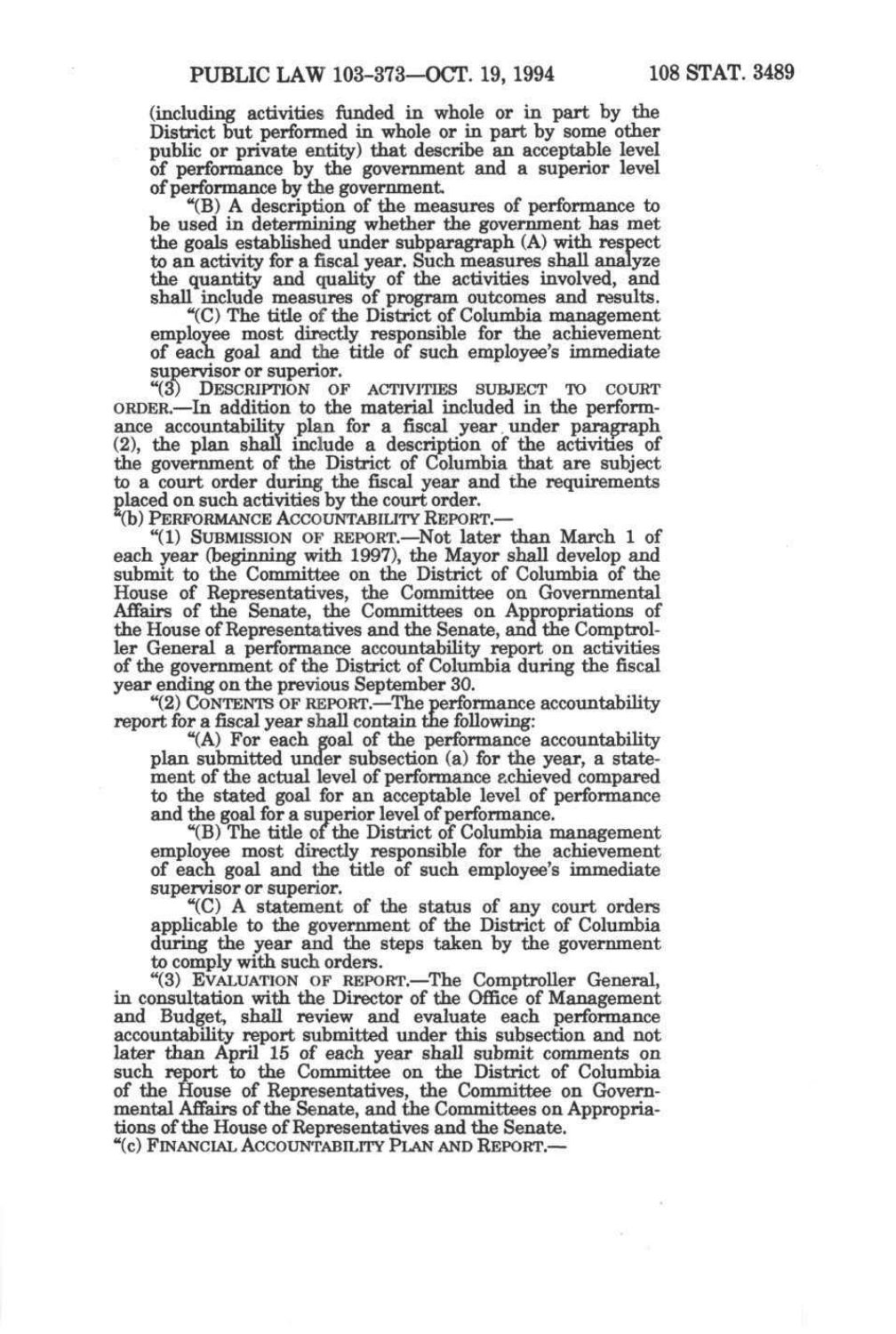"(1) DEVELOPMENT AND SUBMISSION.—Not later than March 1 of each year (beginning with 1995), the Mayor shall develop and submit to the Committee on the District of Columbia of the House of Representatives, the Committee on Governmental Affairs of the Senate, the Committees on Appropriations of the House of Representatives and the Senate, and the Comptroller General a 5-year financial plan for the government of the District of Columbia that contains a description of the steps the government wiU take to eliminate any differences between expenditures from, and revenues attributable to, each fund of the District of Colmnbia during the first 5 fiscal years beginning after the submission of the plan.

"(2) REPORT ON COMPLIANCE.—

"(A) SUBMISSION OF REPORT.—Not later than March 1 of every year (beginning with 1997), the Mayor shall submit a report to the Committee on the District of Columbia of the House of Representatives, the Committee on Governmental Affairs of the Senate, the Committees on Appropriations of the House of Representatives and the Senate, the Comptroller General, and the Director of the Congressional Budget Office on the extent to which the government of the District of Columbia was in compliance during the preceding fiscal year with the applicable requirements of the financial accountability plan submitted for such fiscal year under this subsection.

"(B) EVALUATION OF REPORT.—The Comptroller General, in consultation with the Director of the Congressional Budget Office, shall review and evaluate the financial accountability compliance report submitted under subparagraph (A) and not later than April 15 of each year shall submit comments on such report to the Committee on the District of Colmnbia of the House of Representatives, the Committee on Governmental Affairs of the Senate, and the Committees on Appropriations of the House of Representatives and the Senate.

"(d) QUARTERLY FINANCIAL REPORTS.—

"(1) SUBMISSION OF QUARTERLY FINANCIAL REPORTS.-Not later than fifteen days after the end of every calendar quarter (beginning with a report for the quarter Deginning October 1, 1994), the Mayor shall submit to the Committee on the District of Columbia of the House of Representatives, the Committee on Governmental Affairs of the Senate, and the Subcommittees on the District of Columbia of the Committees on Appropriations of the House of Representatives and the Senate, a report on the financial and budgetary status of the government of the District of Columbia for the previous quarter.

"(2) CONTENTS OF REPORT.—Each quarterly financial report submitted under paragraph (1) shall include the following information:

"(A) A comparison of actual to forecasted cash receipts and disbursements for each month of the quarter, as presented in the District's fiscal year consolidated cash forecast which shall be supported and accompanied by cash forecasts for the general fund and each of the District government's other funds other than the capital projects fund and trust and agency funds.